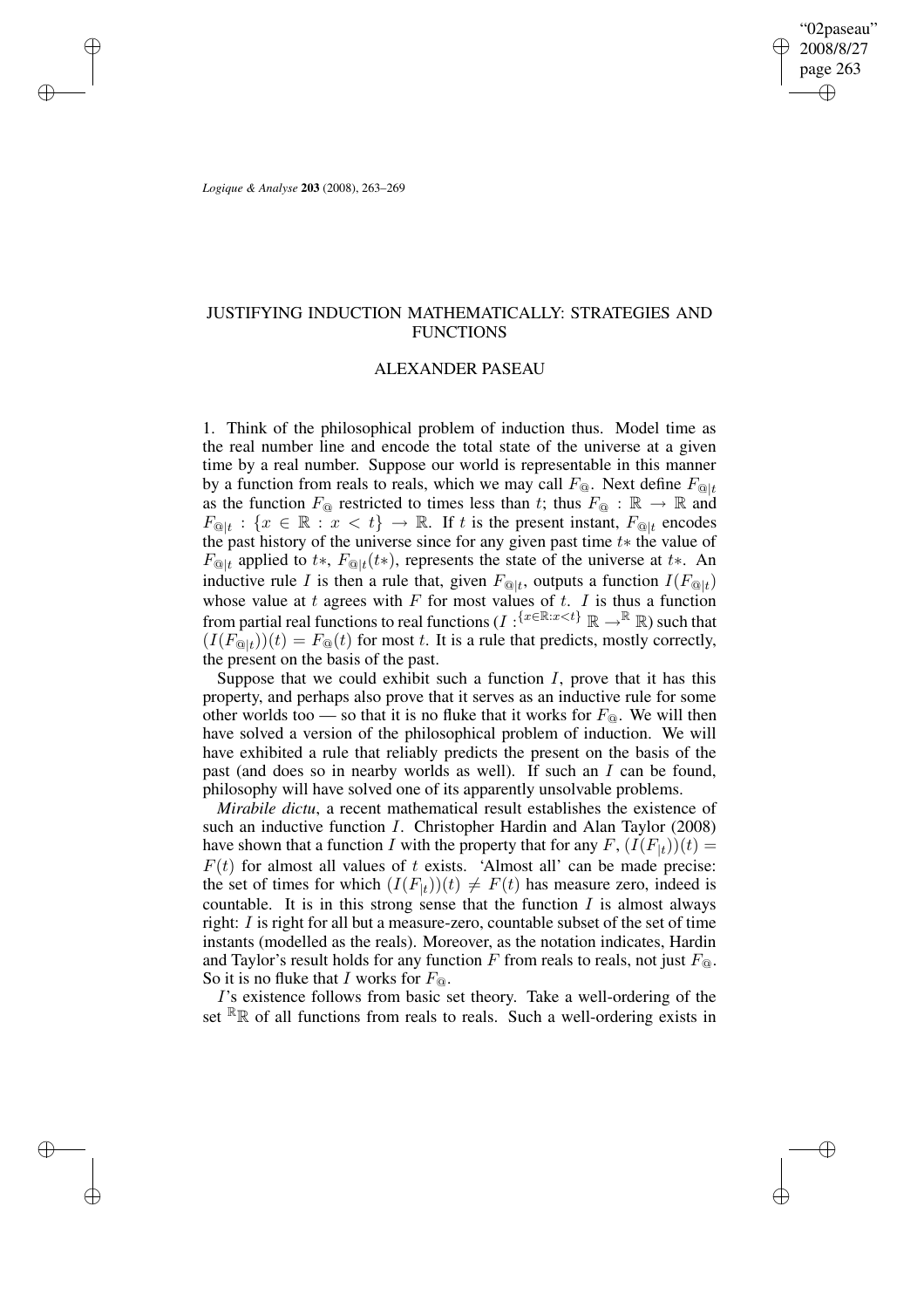"02paseau" 2008/8/27 page 264 ✐ ✐

✐

✐

#### 264 ALEXANDER PASEAU

virtue of the Axiom of Choice, equivalent in Zermelo-Fraenkel set theory to the Well-Ordering Principle. For each element F of  $\mathbb{R}$  and time-instant t, consider the set of functions that agree with  $F$  for all values less than  $t$ . Let I be the function that for any  $F$  and  $t$  picks the least element of this set under the chosen well-ordering of  $\mathbb{R}_R$ . It is then provable that I has the required property.<sup>1</sup> For more details, consult Hardin & Taylor (2008).

The Hardin-Taylor result is beyond question, given standard set theory (ZFC). So we apparently have an unassailable answer to a version of the philosophical problem of induction, understood as the problem of reliably inferring the present state of the world from its past ones. A remarkable and entirely unexpected resolution, coming more than 250 years after Hume first articulated the problem, and at so advanced a stage of the debate. Can it really be true? Is there a catch?

2. The mathematical result is significant; but there is an important catch. Of course one can complain that the result makes essential use of the Axiom of Choice, a suspect principle. Or one can complain that the function  $I$ , even if it could be exhibited, would almost certainly be of no practical value since we are unlikely ever to know the total past state of the universe. Or that the encoding of the total state of the universe may be imperspicuous, meaning that we could never decode it. Or that the total state of our universe may not be encodable by a real number — perhaps our universe's complexity is greater than that — so that the Hardin-Taylor result may not even yield a theoretical solution to the problem of induction. Or that this is only one version of the problem of induction, and not nearly as important as, say, predicting the future given the past and present. Indeed, given that we always observe the present, the epistemological problem of reliably predicting the present given the past is perhaps not even correctly described as a version of the problem of induction, which after all is the problem of how to justify inferences from observed cases to unobserved ones.

<sup>1</sup> Sketch proof: Suppose  $t < t^*$  and neither  $I(F_{|t})$  nor  $I(F_{|t^*})$  get the value of F right at their respective 'presents', i.e.  $(I(F_{|t|}))(t) \neq F(t)$  and  $(I(F_{|t*}))(t*) \neq F(t*)$ .  $I(F_{|t})$  is no greater than  $I(F_{t*})$  in the well-ordering of RR because the set of functions that agree with F up to t includes the set of functions that agree with F up to t\*, hence the least element of the latter cannot be smaller than the least element of the former. Also,  $I(F_{|t}) \neq I(F_{|t*})$ since they disagree on t:  $(I(F_{|t})$  gives the wrong value — it disagrees with F at t — while  $I(F_{|t*})$  gives the right value — it agrees with F at t. Thus if  $t < t*$  then  $I(F_{|t}) < I(F_{|t*})$ in the well-ordering of  $\mathbb{R}_R$ . It follows that there cannot be an infinite-descending chain of such times, as it would induce an infinite-descending chain of functions in the well-ordered set  $\mathbb{R}$ . But any set of reals that has no infinite-descending chain (under  $\mathbb{R}$ 's natural order) is countable and thus of measure zero.

✐

✐

✐

✐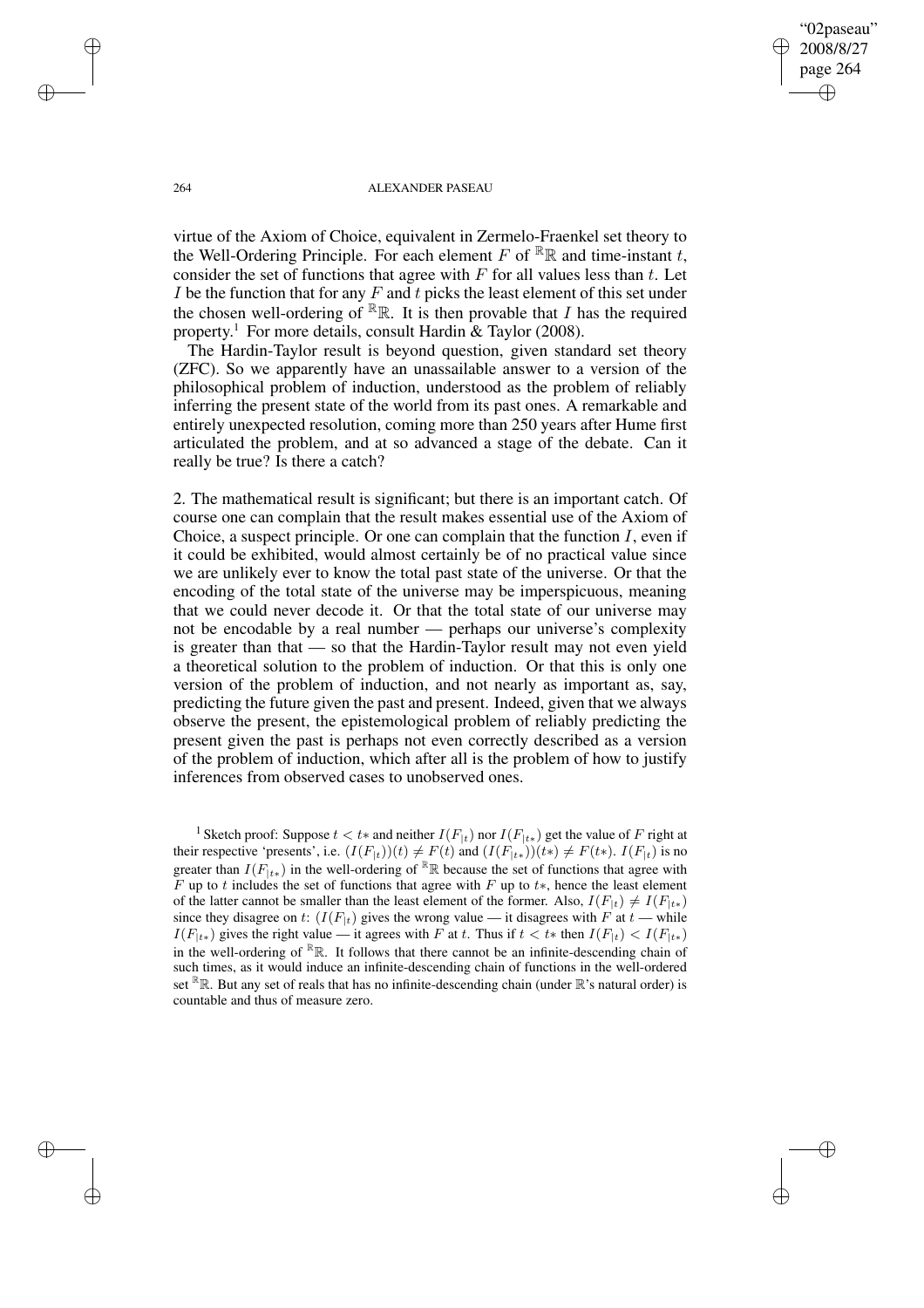## "02paseau" 2008/8/27 page 265 ✐ ✐

✐

✐

#### JUSTIFYING INDUCTION MATHEMATICALLY: STRATEGIES AND FUNCTIONS 265

✐

✐

✐

✐

These objections are answerable to a degree. The use of the Axiom of Choice is indeed essential; but these days the axiom hardly attracts the controversy that it did a century ago when Zermelo introduced it, for good reasons we will not rehearse here. The result does not just apply to functions from  $\mathbb R$  to  $\mathbb R$  but generalises a little beyond it. In particular, it does not assume that the range of the function is  $\mathbb{R}$ : for example the proof generalises to a universe so complex that its states are only encodable by elements of a set of cardinality greater than  $\mathbb{R}$ , or a universe so simple that its states are binary. The only assumption made about the range is that it has more than one element. However, the proof does make essential use of the fact that well-ordered subsets of the domain  $\mathbb R$  (under its natural order) are of smaller cardinality than  $\mathbb R$  itself, a property lacked by many other potential domains, e.g. the set of rationals.<sup>2</sup> And nothing rules out the possibility that, even if we knew  $I$  and the past states of the universe, the countably many — presumably finitely many — times at which we humans use  $I$  to predict the present are all times at which  $I(F_{@|t})$  disagrees with  $F_{@}$ .

More positively, as Hardin and Taylor demonstrate, the result can be extended to show that for any  $s < t$ , there is an  $\varepsilon > 0$  such that if we know the state of the universe during the time interval  $(s, t)$  then there is a function that predicts the state of the universe correctly for almost all times in the interval [ $t, t + \varepsilon$ ]. In other words, to apply the result we need only know the total past state of the universe for some interval prior to the present; a function then exists that predicts the state of the universe on this basis mostly correctly not just for the present but into the future as well.

Suppose then that one interprets the Hardin-Taylor result modestly, as showing that, given the assumption that the total state of the universe is encodable and that time can be modelled by the reals, there is a solution to one version, perhaps not the most important one, of the purely theoretical problem of induction. Even that interpretation of the Hardin-Taylor result is not modest enough, I claim.

3. To see this, consider what the philosopher Alexander George has read into the result. George points out that there are two things we might have been asking when we first posed the question of induction. The first is "whether we can justify the existence of some robust strategy that, basing itself only on information about the past, accurately predicts the future"; the second is

<sup>&</sup>lt;sup>2</sup> Suppose that the set of times under the (linear) 'earlier than' relation in our universe is  $(T, \langle t \rangle)$  and that the state of the universe is encodable by an element of the set S. If  $(T, \langle t \rangle)$  $\langle t \rangle$  has the property that any of its well-ordered subsets (under the order  $\langle t \rangle$  is of smaller cardinality than  $T$  then an analogous result follows. If not, all that we can say is that set of times t of T at which  $I(F_{@|t})$  disagrees with  $F_{@}$  at t is of cardinality smaller than <sup>T</sup>S (I picks an element of <sup>T</sup>S no greater than  $F_{\textcircled{a}}$ ) but of course  $|$ <sup>T</sup>S  $|>$  T  $|$  given  $|S| \ge 2$ .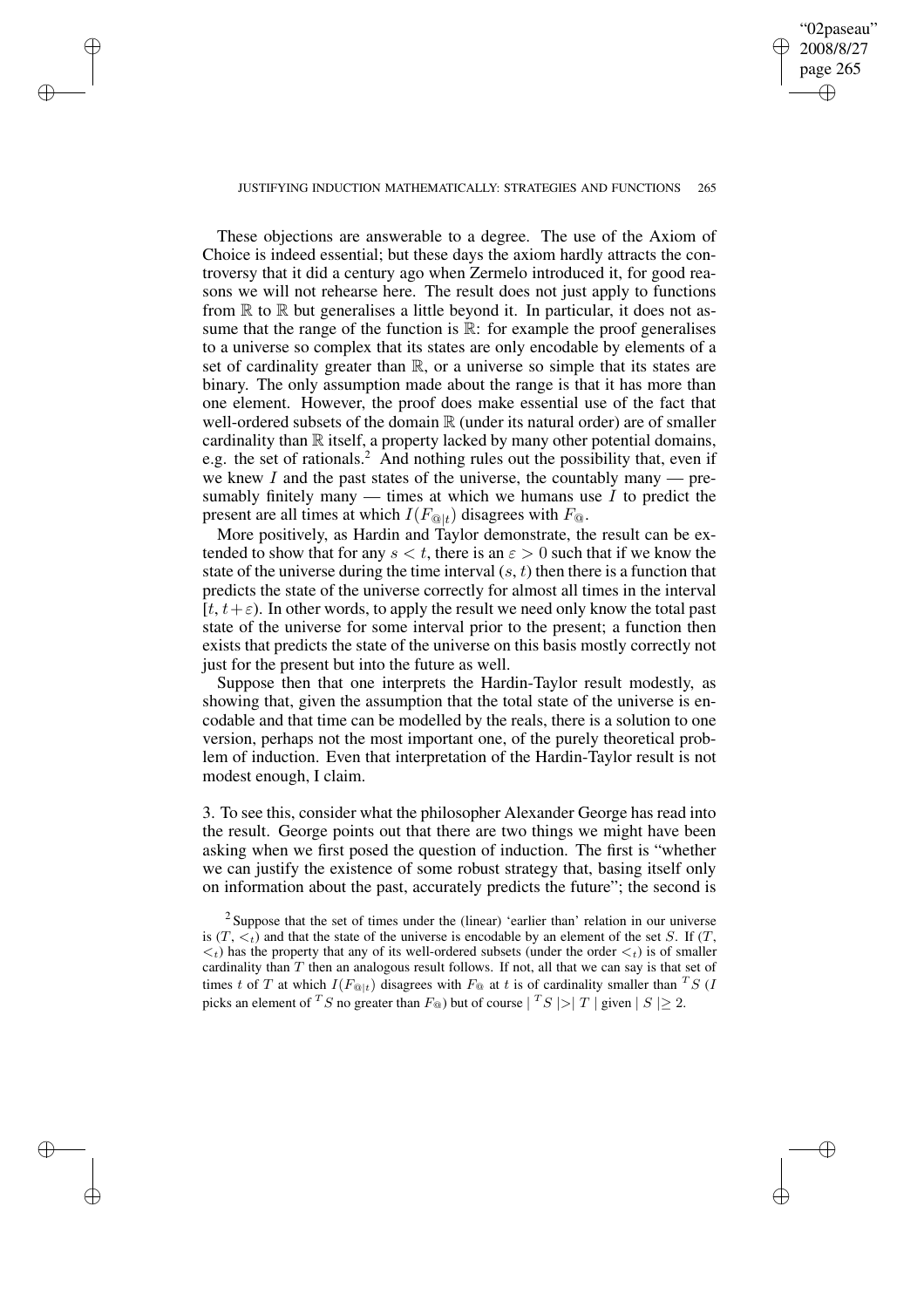"02paseau" 2008/8/27 page 266 ✐ ✐

✐

✐

#### 266 ALEXANDER PASEAU

"whether we can justify *our* inductive extrapolations into the future" (2007, p. 5). Given its non-constructive nature, the Hardin-Taylor proof does not answer the second question. But according to George it answers the first.

George is quite right to distinguish the two questions. What the existence of an inductive function I has to do with our inductive extrapolations, our taking the sightings of only white swans in the past as good evidence that all swans are white, that night regularly follows day and day regularly follows night, etc., is not immediate. But there is an important further distinction which his discussion misses. This distinction is between different types of nonconstructive proof, and it turns out to be crucial to the evaluation of the Hardin-Taylor proof as providing a reliable present-predicting strategy. Once it is appreciated, the Hardin-Taylor proof can no longer plausibly be called a predictive *strategy*. Because it is so nonconstructive, it fails to yield a strategy.

4. Let me explain. To do so, an overview of nonconstructive reasoning in mathematics is required. Certain kinds of existence proofs are nonconstructive in the sense that they do not exhibit an instance of the object in question. An example is the standard proof of the existence of transcendental numbers — i.e. non-algebraic numbers or real numbers that are not the solution of some polynomial equation with rational coefficients (numbers such as  $\pi$  or e, and unlike  $1 + \sqrt{3}$ , which is the solution to  $(x - 1)^2 = 3$ ). Since there are only countably many algebraic numbers, there must be uncountably many transcendental numbers (there are uncountably many reals altogether). But this proof is of no help in finding an instance of a transcendental number.<sup>3</sup> Other proofs are nonconstructive because, though they exhibit a range of possible instances, they do not exhibit a single instance known to satisfy the condition. For example, a customary proof of the fact that an irrational number raised to the power of an irrational can be rational considers  $\sqrt{2}$  $\sqrt{2}$ . Either this number is rational, in which case it provides the instance in question (since  $\sqrt{2}$  is irrational); or it is irrational, in which case  $\sqrt{2}$  $\sqrt{2}$  raised to

 $\sqrt{2}$  is the sought-after instance (since  $(\sqrt{2})$  $(\sqrt{2})^{\sqrt{2}} = (\sqrt{2})^2 = 2$ ). But this proof is nonconstructive, because it does not tell us which of the two pairs of numbers  $(\sqrt{2}, \sqrt{2})$  or  $(\sqrt{2})$  $\sqrt{2}$ ,  $\sqrt{2}$ ) is the relevant instance.

There is an even stronger kind of nonconstructive proof. Proofs of this kind not only fail to exhibit an instance but are such that no instance can be exhibited. And it may even be provable that no instance is exhibitable. This is the situation we find ourselves in with well-orderings of the reals.

✐

✐

✐

✐

<sup>&</sup>lt;sup>3</sup> Though other, constructive arguments give us particular instances of transcendental numbers such as  $\pi$  or *e*.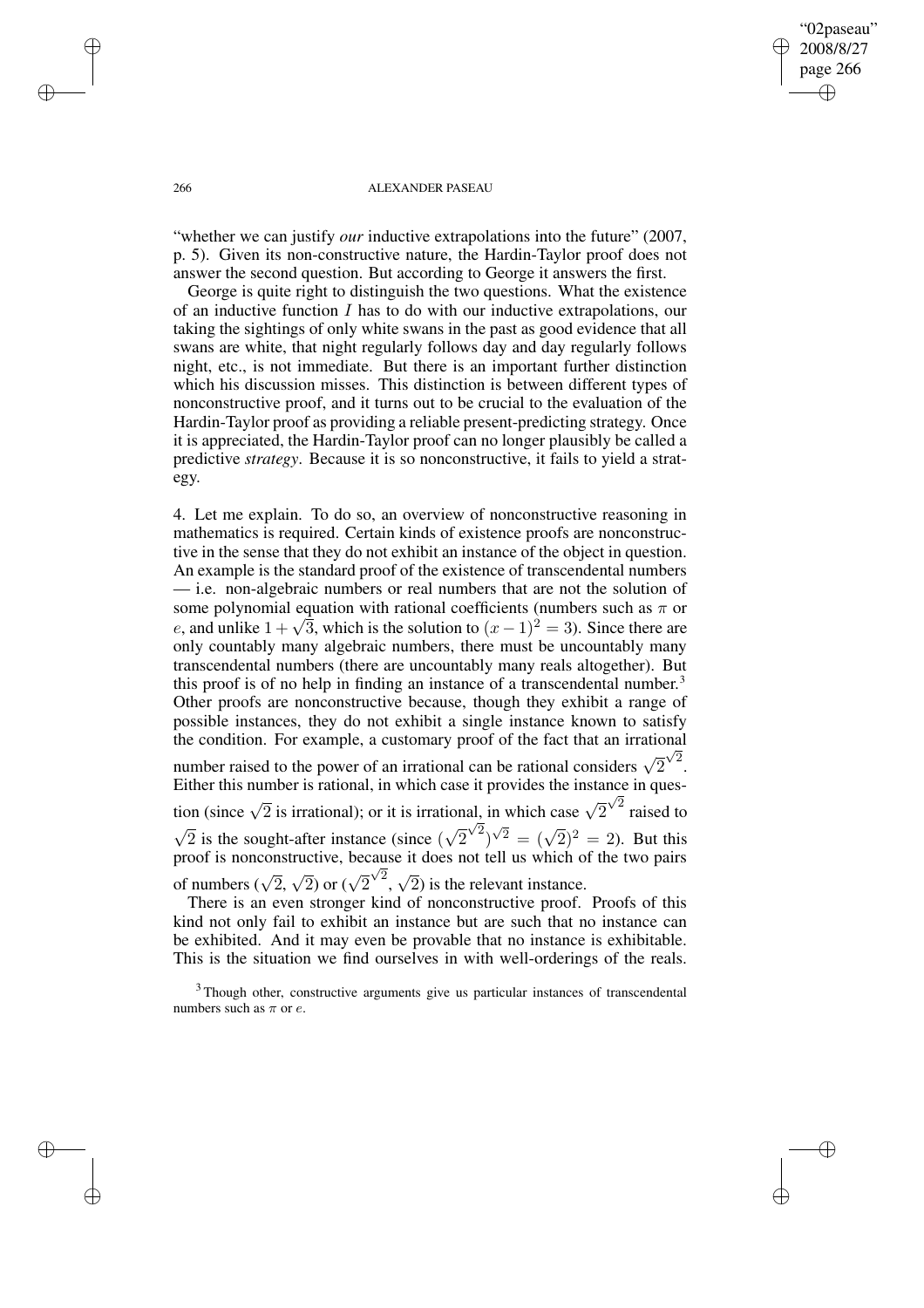"02paseau"

✐

✐

✐

✐

✐

✐

The proof that there is a well-ordering of the reals is nonconstructive in this stronger sense. Using forcing, it can be shown that no well-ordering of the real numbers is definable in ZFC (nor even in ZFC + the General Continuum Hypothesis), assuming its consistency. No formula of the language of set theory expresses a real well-ordering.<sup>4</sup> Since ZFC is currently our strongest accepted mathematical theory, this is equivalent to saying that a real wellordering cannot be defined.

(Of course, ZFC may not always be our strongest accepted mathematically theory. It may eventually be superseded by a more powerful theory in which a well-ordering of the reals *is* definable. But ZFC currently holds that status, so a proof of indefinability in ZFC is for us a proof of indefinability.)

Applied to our present discussion, what the indefinability of a real wellordering shows is that the Hardin-Taylor proof is nonconstructive in the strong sense. The proof derives the function  $I$  from a well-ordering of the set  $R\mathbb{R}$  of all functions from reals to reals. But it would follow straightforwardly from the definability of a well-ordering of  $\mathbb{R}\mathbb{R}$  that the real numbers also have a definable well-ordering (e.g. real numbers may be identified with constant real-valued functions). Thus the well-ordering of  $\mathbb{R}_R$  which the proof uses to derive  $I$  is not definable, so the proof does not give us a way of defining the function I. It follows that the Hardin-Taylor proof does not give us a 'strategy', 'method' or 'rule' for predicting the present. A strategy for predicting the present given the past that cannot be expressed in words does not merit the label.<sup>5</sup> If we cannot in principle express or exhibit our supposed method, it is no method at all, not even an in principle one. Likewise for the notion of 'rule' which has to be expressible to count as such.

The point that a strategy or method or rule has to be in some way describable and not ineffable should be obvious enough, and can be illustrated with numerous examples. One should suffice here. Suppose that the president of a large, powerful country which has invaded and occupied a smaller one is called before the United Nations. He is asked what his exit strategy is for withdrawing his nation's forces from the occupied country. The president, alas, has no exit strategy. Not to worry: a sly adviser informs him that a strategy can be expressed as a finite sequence of sentences, that all such

 $^{4}$ I first came across the result in Kunen (1980, p. 245, E4), where it is offered as an exercise. One of the earliest applications of Cohen's forcing method, it was proved in Feferman (1964).

 $<sup>5</sup>$  In several areas of mathematics — e.g. game theory or descriptive set theory — the</sup> word 'strategy' is used to denote arbitrary functions of a certain kind, be they expressible or not. We should not confuse this usage with the standard non-mathematical one, which is the usage relevant to the problem of induction.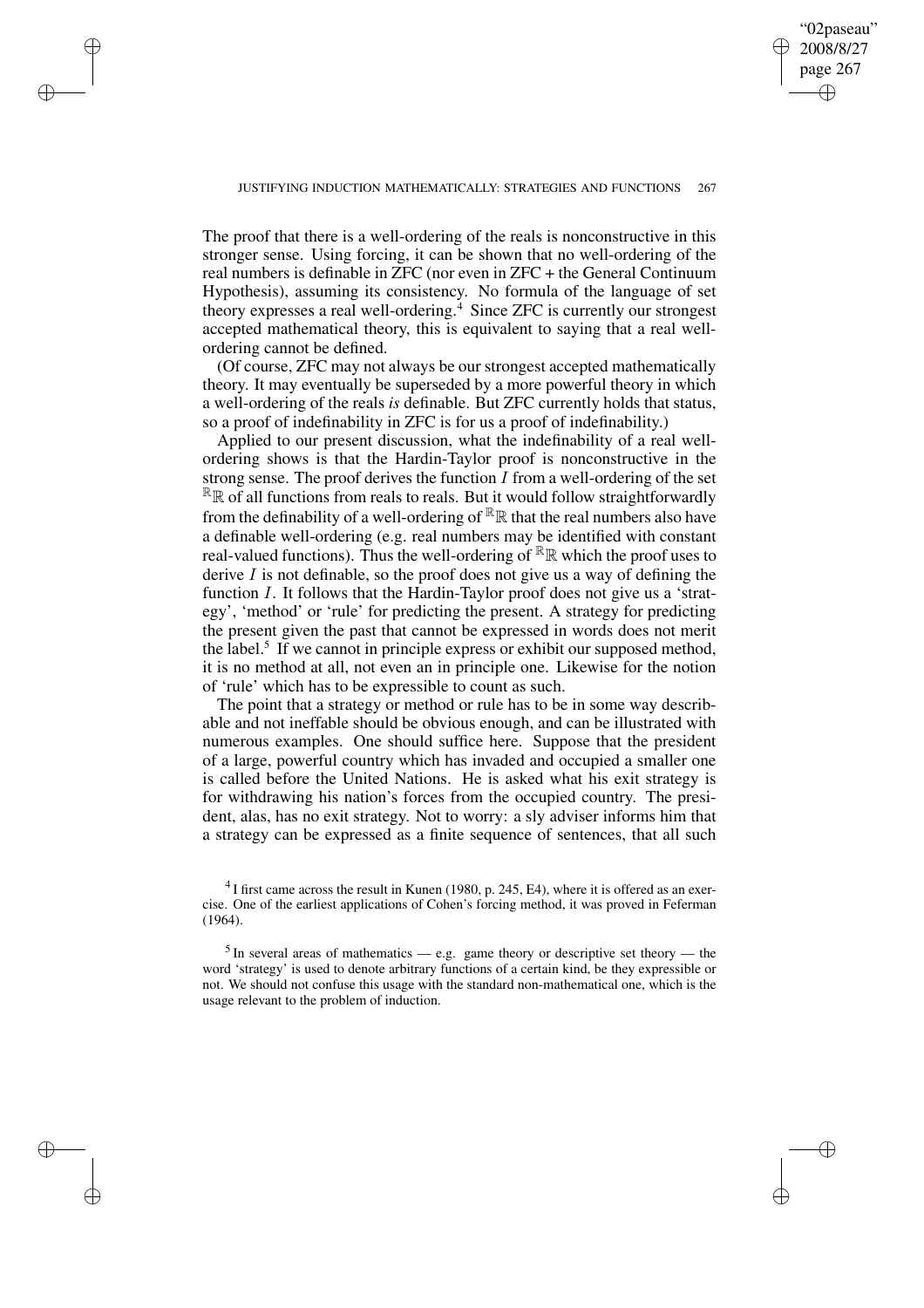"02paseau" 2008/8/27 page 268 ✐ ✐

✐

✐

#### 268 ALEXANDER PASEAU

sequences exist (in the platonic realm, at least, he reassures him), and consequently that some exit strategy exists. The president, bereft of any better ideas, stands up and tells the general assembly that, contrary to general suspicion, there is an exit strategy for withdrawing his nation's troops from . Sadly, however, the president cannot express the strategy nor offer any guidance as how to articulate it. How do the UN delegates react? With outrage: that is no strategy, they protest. The mere existence of some sequence of sentences describing how to withdraw the occupying forces, without any idea of which one it is or how to find it, does not constitute a strategy. They are right, of course: the president does not have a strategy, not even the recipe for a strategy. Similarly, the mere existence of an ineffable function with the required inductive property does not constitute a strategy.

One could respond by augmenting the language of ZFC with a term  $\leq_{\mathbb{R}}$ and adding to the axioms the formula ' $\lt_{\mathbb{R}}$  is a well-ordering of  $\mathbb{R}}$ '', the predicate being spelled out in the standard way. In this new theory (consistent if ZFC is) it would be easy to name a well-ordering of  $\mathbb{R}\mathbb{R}$  — its name is simply  $\leq_{\mathbb{R}}$  – and accordingly to name a strategy for picking the least element (under this well-ordering) of a subset of  $\mathbb{R}_{\mathbb{R}}$ . However, though we would then possess a name for the strategy that name would be uninformative. Paradigmatically, an informative name would be a description purely in the language of ZFC — a language capacious enough for virtually all mathematical purposes. It cannot be a bare stipulated name for something we are assured exists but can get no descriptive handle on. Think back to our analogy: the president cannot respond to his critics by picking some name, 'S' say, stipulating that 'S' names one of the sequences of sentences that describes an exit strategy, and claiming that in virtue of using that name he is now in possession of a strategy. What the delegates want instead is an informative description of how and when the troops will leave the occupied country; a stipulated name (or a description relying on it) does not provide them with that information. Names that constitute strategies must have informational value.

5. Let us take stock. A more nuanced appreciation of nonconstructive proof gives us the means to distinguish *three* questions we might ask given complete information about the past:<sup>6</sup>

(1) Can we justify the existence of a reliable present-predicting *function*? (2) Can we justify the existence of a reliable present-predicting *strategy*?

<sup>6</sup> Given the refinement mentioned earlier, 'present-predicting' can be strengthened to 'present-and-proximate-future-predicting'.

✐

✐

✐

✐